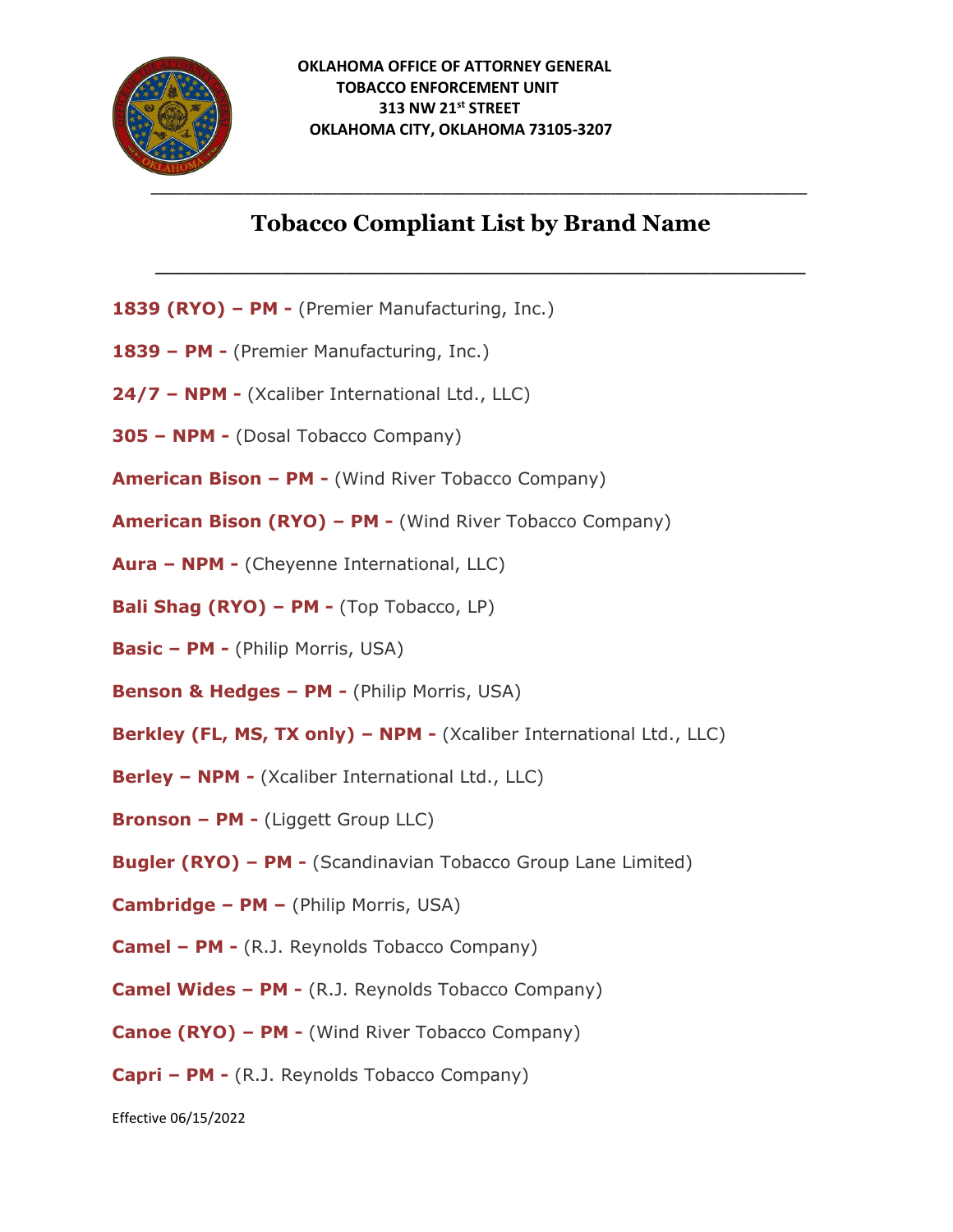- **Carlton – PM -** (R.J. Reynolds Tobacco Company)
- **Chesterfield – PM -** (Philip Morris, USA)
- **Cheyenne – NPM -** (Cheyenne International, LLC)
- **Crowns – PM -** (Commonwealth Brands, Inc.)
- **DTC – NPM -** (Dosal Tobacco Company)
- **Decade – NPM -** (Cheyenne International, LLC)
- **Doral – PM -** (R.J. Reynolds Tobacco Company)
- **Drum (RYO) – PM -** (Top Tobacco, LP)
- **Dunhill International – PM -** (R.J. Reynolds Tobacco Company)
- **Dunhill – PM -** (R.J. Reynolds Tobacco Company)
- **Eagle 20's – PM -** (Liggett Group LLC)
	- \* Vector Tobacco Inc. is responsible for the MSA payment on Eagle 20's Red King Box
- **Echo – NPM -** (Xcaliber International Ltd., LLC)
- **Eclipse - PM -** (R.J. Reynolds Tobacco Company)
- **Edgefield – NPM -** (Xcaliber International Ltd., LLC)
- **Eve – PM -** (Liggett Group LLC)
- **Exeter – NPM -** (Xcaliber International Ltd., LLC)
- **Export "A" – PM -** (Japan Tobacco International USA, Inc.)
- **Fortuna – PM -** (ITG Brands, LLC)
- **Gambler (RYO) – PM -** (Top Tobacco, LP)
- **Golden Blend (FL, MS, TX only) – NPM -** (Xcaliber International Ltd., LLC)
- **GPC – PM -** (R.J. Reynolds Tobacco Company)
- **Grand Prix – PM -** (Liggett Group LLC)
- **Great Country – NPM -** (Ohserase Manufacturing, LLC)

Effective 06/15/2022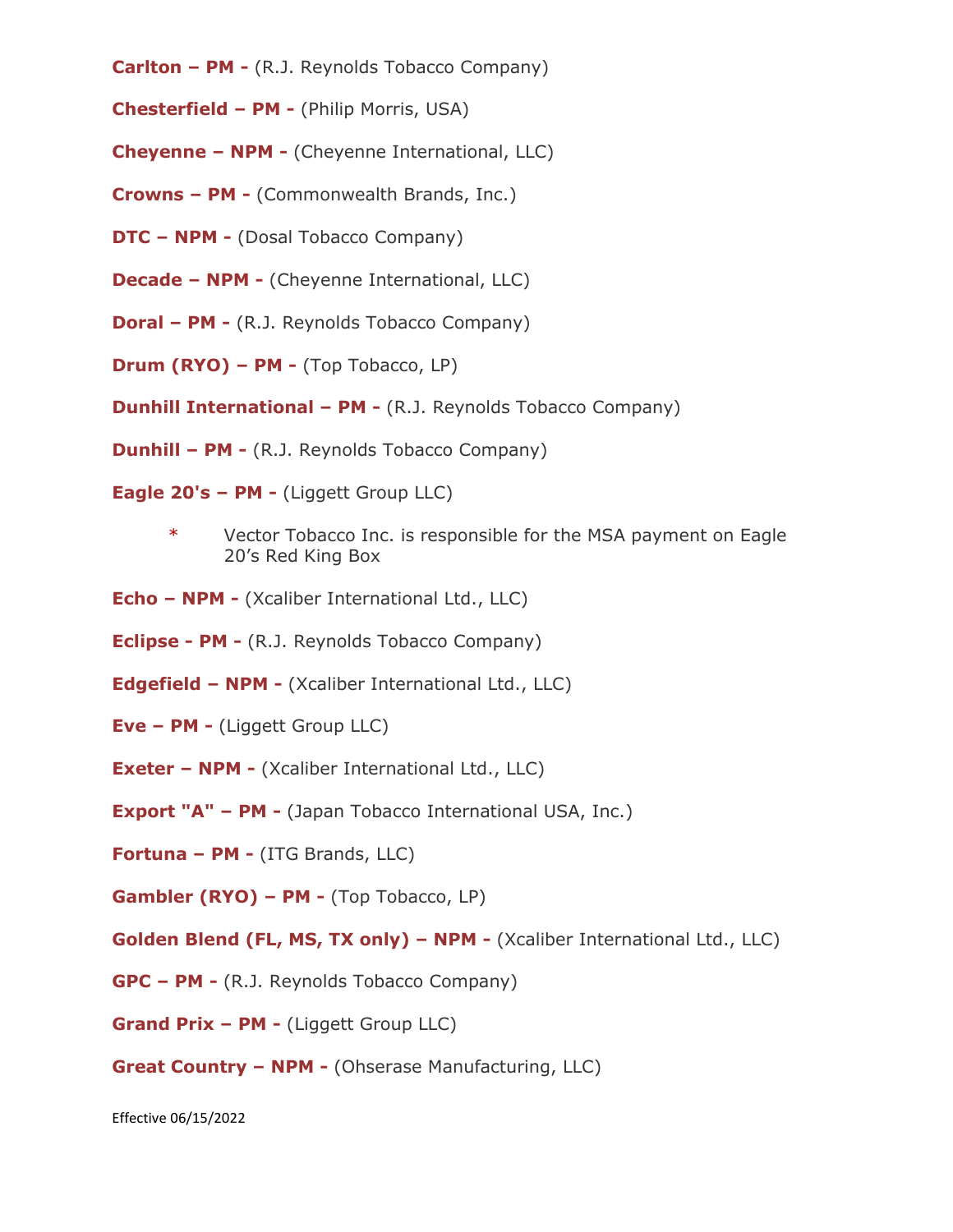- **Gsmoke (FL, MS, TX only) – NPM -** (Xcaliber International Ltd., LLC)
- **Kamel Red – PM -** (R.J. Reynolds Tobacco Company)
- **Kent – PM – Includes Max 120's by Kent -** (RJ Reynolds Tobacco Company)
- **Kite (RYO) – PM -** (Scandinavian Tobacco Group Lane Limited)
- **Kool – PM -** (ITG Brands, LLC)
- **LD by L. Ducat – PM -** (Japan Tobacco International U.S.A., Inc.)
- **Lark – PM -** (Philip Morris, USA)
- **Leaf by Lane LTD (RYO) – PM -** (Scandinavian Tobacco Group Lane Limited)
- **Liggett Select – PM -** (Liggett Group LLC)
- **Lucky Strike – PM -** (R.J. Reynolds Tobacco Company)
- **L&M – PM -** (Philip Morris, USA)
- **Main Street (FL, IN, KY, MN, MS, TX only) – NPM -** (Xcaliber International Ltd., LLC)
- **Marlboro – PM -** (Philip Morris, USA)
	- Marlboro brand family listing encompasses Marlboro HeatSticks
- **Manitou – PM -** (Premier Manufacturing, Inc.)
- **Maverick – PM -** (ITG Brands, LLC)
- **Merit – PM -** (Philip Morris, USA)
- **Midnight Special (RYO) – PM -** (Scandinavian Tobacco Group Lane Limited)
- **Misty – PM -** (R.J. Reynolds Tobacco Company)
- **Monarch – PM -** (R.J. Reynolds Tobacco Company)
- **Montclair – PM -** (Commonwealth Brands, Inc.)
- **Montego – PM -** (Liggett Group LLC)
- **More – PM -** (R.J. Reynolds Tobacco Company)
- **Nashville – PM -** (Wind River Tobacco Company)
- **Nashville (RYO) – PM -** (Wind River Tobacco Company)

Effective 06/15/2022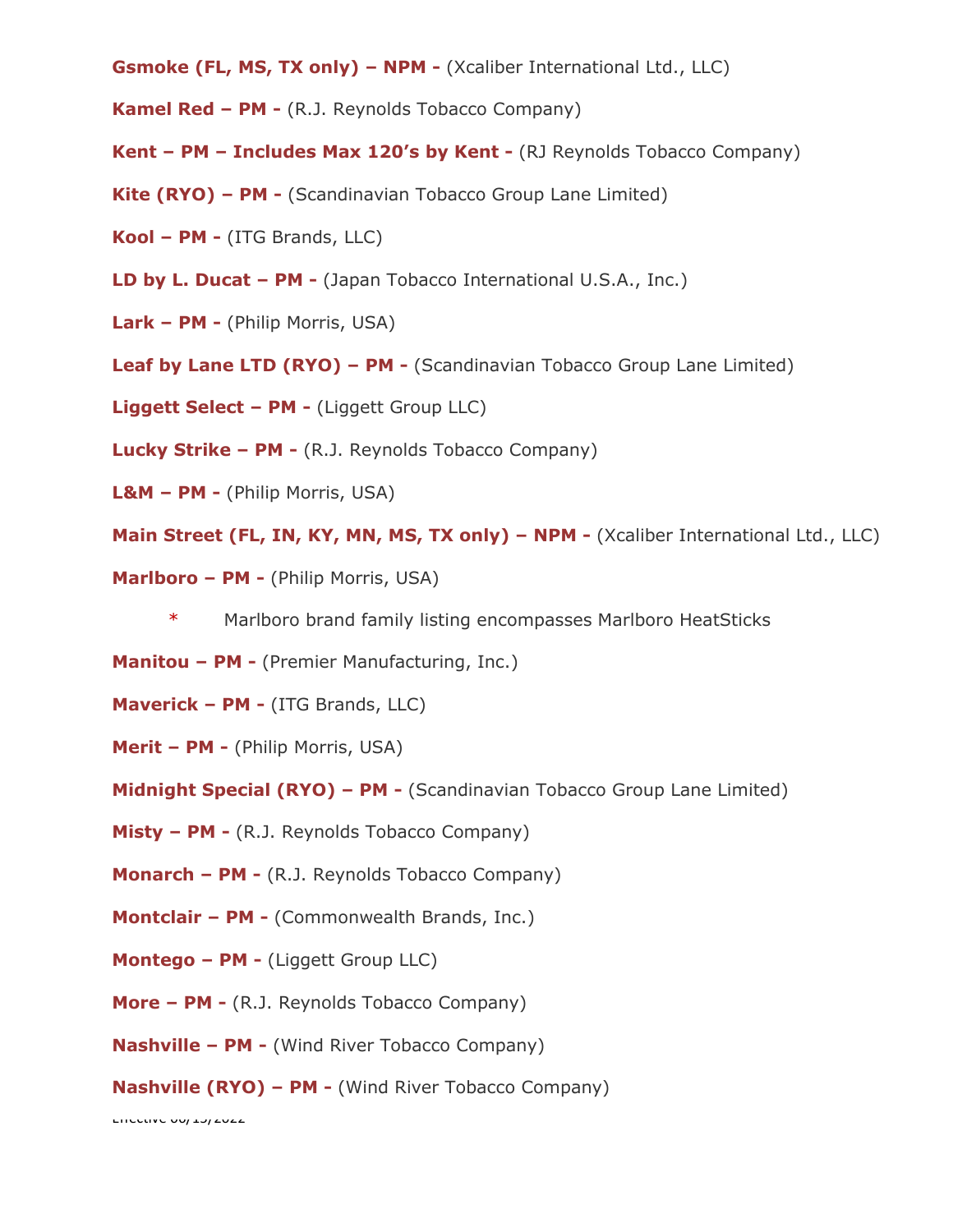- **Native – NPM -** (Native Trading Associates, LLC)
- **Nats – PM -** (Philip Morris, USA)
- **Natural American Spirit – PM -** (Santa Fe Natural Tobacco Co., Inc.)
- **Natural American Spirit (RYO) – PM -** (Santa Fe Natural Tobacco Co., Inc.)
- **Newport – PM -** (R.J. Reynolds Tobacco Company)
- **Now – PM -** (R.J. Reynolds Tobacco Company)
- **Old Gold – PM -** (R.J. Reynolds Tobacco Company)
- **Our Advertiser (RYO) – PM -** (Top Tobacco LP)
- **Palermo – PM -** (Tabacalera Del Este, S.A. ("TABESA")
- **Pall Mall – PM -** (R.J. Reynolds Tobacco Company)
- **Parliament – PM -** (Philip Morris, USA)
- **Peter Stokkebye (RYO) – PM -** (Peter Stokkebye Tobaksfabrik A/S)
- **Players – PM -** (Philip Morris, USA)
- **Premier (RYO) – PM –** (Top Tobacco, LP)
- **Pyramid – PM -** (Liggett Group LLC)
- **Rave – PM -** (ITG Brands, LLC)
- **Royal – NPM -** (Xcaliber International Ltd., LLC)
- **Salem – PM -** (ITG Brands, LLC)
- **Samson (RYO) – PM -** (Scandinavian Tobacco Group Lane Limited)
- **Saratoga – PM -** (Philip Morris, USA)
- **Shield – PM -** (Premier Manufacturing, Inc.)
- **Signal – NPM -** (Ohserase Manufacturing, LLC)
- **Sonoma – PM -** (Commonwealth Brands, Inc.)
- **Sport (FL, MS, TX only) – NPM -** (Xcaliber International Ltd., LLC)
- **State Express 555 – PM -** (R.J. Reynolds Tobacco Company)

 $E$ Fitconve 00/20/2022